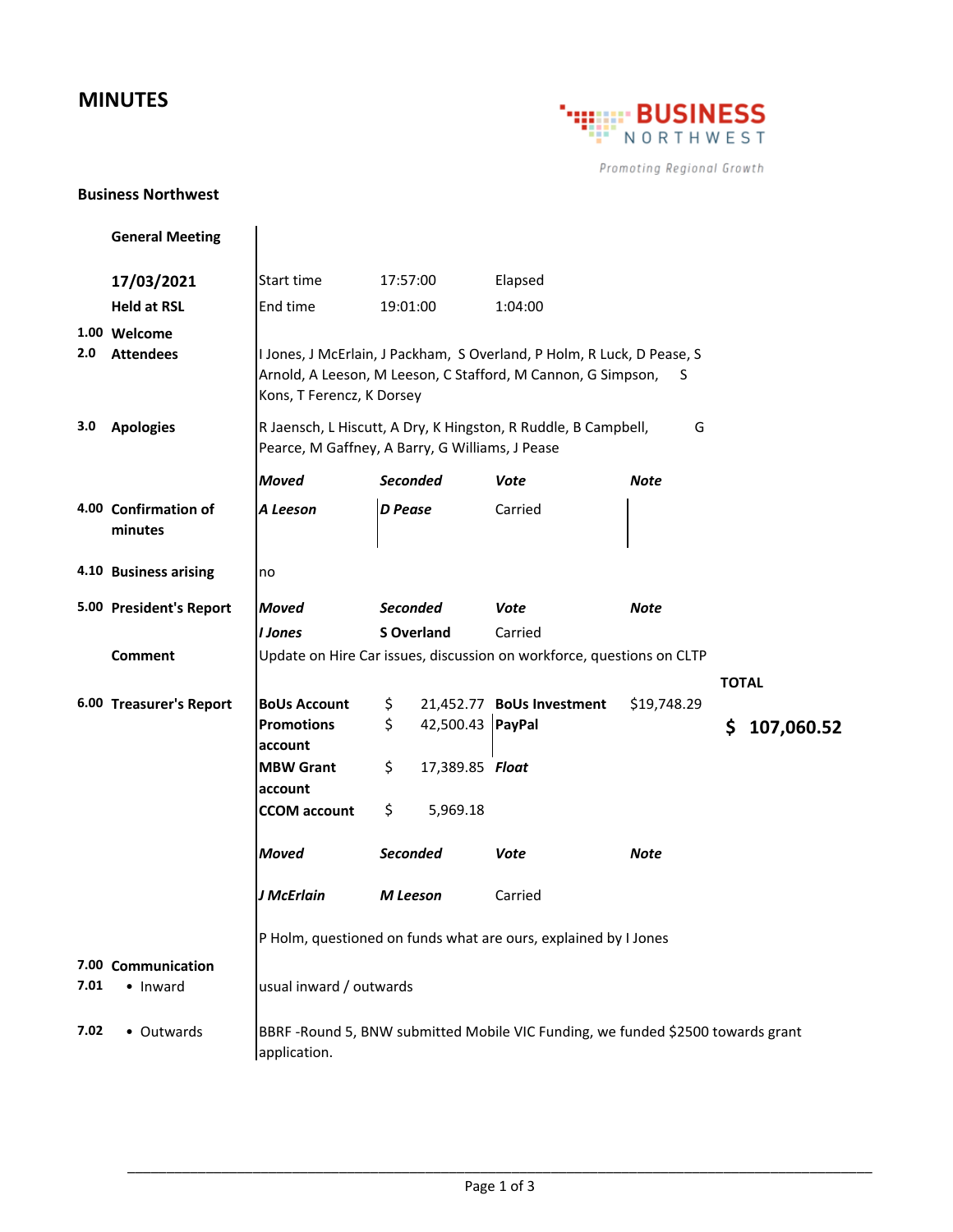| 7.03 | • Media                                                                               | Regular 7BU broadcasts, Renew Australia and Renew Burnie                                                                                                                                                                                                                                                                                                                                                                                                                                                                                                                                                                                                                                                                                                                                                                                      | Facebook<br>Followers 408<br>Instagram 155<br>LinkedIn 520 |
|------|---------------------------------------------------------------------------------------|-----------------------------------------------------------------------------------------------------------------------------------------------------------------------------------------------------------------------------------------------------------------------------------------------------------------------------------------------------------------------------------------------------------------------------------------------------------------------------------------------------------------------------------------------------------------------------------------------------------------------------------------------------------------------------------------------------------------------------------------------------------------------------------------------------------------------------------------------|------------------------------------------------------------|
|      | 7.04 Membership update                                                                | 78 At the moment please pay subs if not already done                                                                                                                                                                                                                                                                                                                                                                                                                                                                                                                                                                                                                                                                                                                                                                                          |                                                            |
|      | 8.00 General Business                                                                 |                                                                                                                                                                                                                                                                                                                                                                                                                                                                                                                                                                                                                                                                                                                                                                                                                                               |                                                            |
|      | 8.01 Breakfast sessions                                                               | March 3 Daryl and Co from CCA<br>March 17 News Corp<br>March 31 Fiona Turner (Start-up Tasmania)<br>Bruce French host at his premises - hard to find him at the premises.                                                                                                                                                                                                                                                                                                                                                                                                                                                                                                                                                                                                                                                                     |                                                            |
|      | 8.02 Helping Burnie Work                                                              | March 22 Start. Good support and feedback from James McCormack. Wants us to carry on<br>with what's needed and look at placements in next round.                                                                                                                                                                                                                                                                                                                                                                                                                                                                                                                                                                                                                                                                                              |                                                            |
|      | 8.03 Events                                                                           | We will do the Excellence Awards later this year. R Luck to head the committee and start off<br>in April.                                                                                                                                                                                                                                                                                                                                                                                                                                                                                                                                                                                                                                                                                                                                     |                                                            |
|      | 8.04 Chamber Alliance<br>update                                                       | Call last week - All regional chambers provided updates.                                                                                                                                                                                                                                                                                                                                                                                                                                                                                                                                                                                                                                                                                                                                                                                      |                                                            |
|      | 8.05 Promotions                                                                       | Cyndia and Burnie 2.0 projects Renew Burnie - first tenants will move in mid April                                                                                                                                                                                                                                                                                                                                                                                                                                                                                                                                                                                                                                                                                                                                                            |                                                            |
|      | 8.06 Tourism                                                                          | Verbal update: all going well for March. More mainland cars on the road lately                                                                                                                                                                                                                                                                                                                                                                                                                                                                                                                                                                                                                                                                                                                                                                |                                                            |
|      | 8.07 Retail / Real Estate /<br>Business / Performing   D Pease;<br>Arts / Agriculture | Retail<br>- Steady retail<br>good trade<br>- lots of mainland travellers for first time<br>- tourism sector helping<br>Real Estate,<br>R Luck and C Stafford;<br>- stock tight / strong demand<br>- 20 +Applications per rental<br>- Short days on market<br>- Interstate relocate - safer - desirable<br>(discussion followed)<br><b>Performing Arts,</b><br>G Simpson;<br>- numbers slow still down on last year, 100 students<br>- getting through it, no production this year<br><b>Training</b><br>K Dorsey<br>- state govt grants \$5000, New Employee Federal grant \$7500 per quarter + \$4000 on<br>completion<br>(discussion followed)<br>Construction<br>S Arnold<br>- overheated environment difficult to tender / price jobs<br>- Staffing issues- Cost of staff / Sub costs going up<br>- FIFO options<br>(discussion followed) |                                                            |